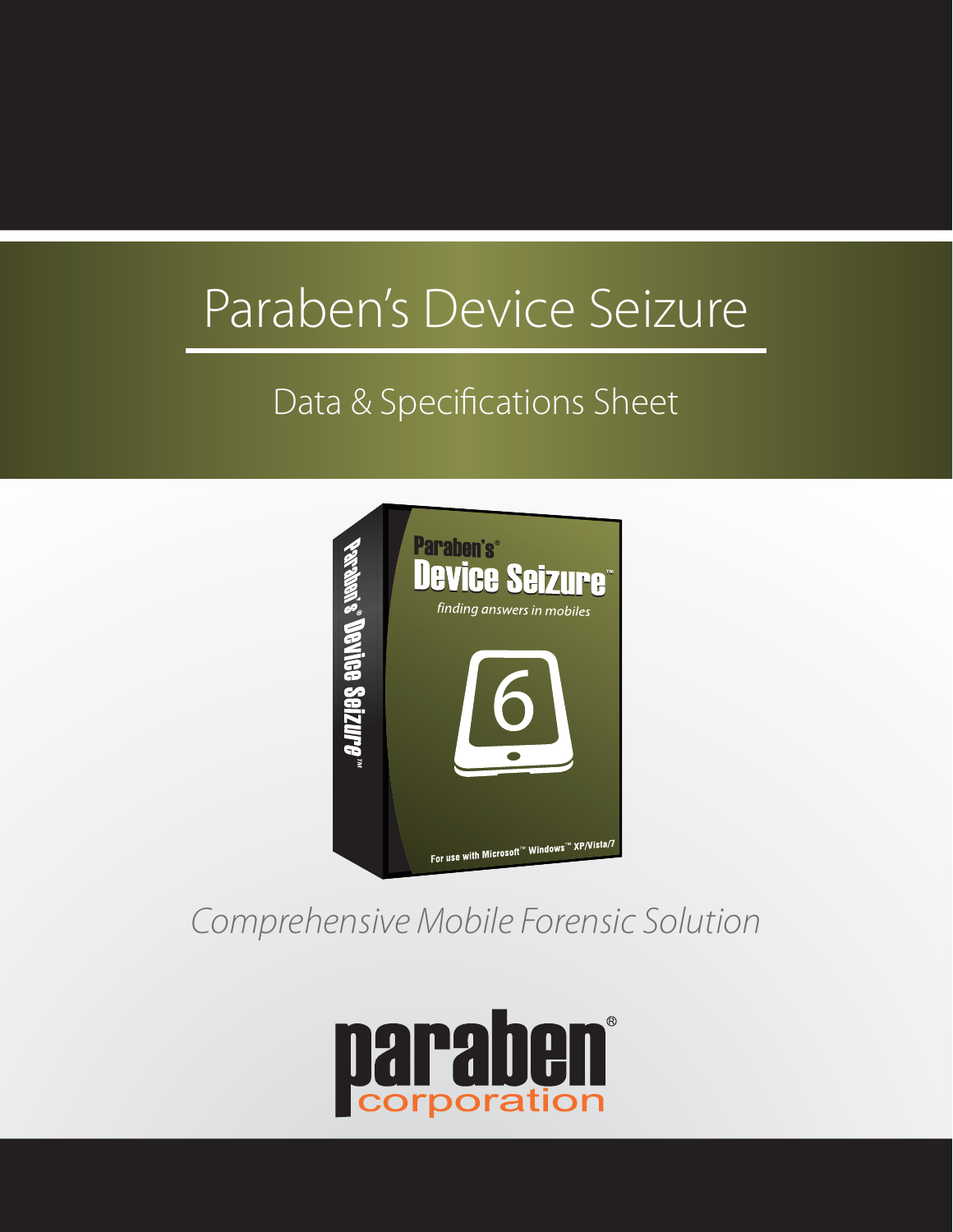

Device Seizure set the standard in acquisition and analysis of mobile device data.

• Physical extractions for Android devices running up to v2.x, iPhones3G, 3GS, 4G, 4G CDMA, iPad (Gen 1), and iPod Touch (up to Gen 4), CDMA phones with the Qualcomm chipset, & some Garmin GPS devices.

• Logical extractions for thousands of devices including all iOS devices, BlackBerries, Garmin & TomTom GPS devices, Android phones & tablets, & more.

- File system extractions for thousands of devices.
- Password bypass for hundreds of devices.
- Memory card and SIM data acquisitions including deleted data.

• Import backup files from computers for iTunes and Black-Berry IPD files.

- Advanced data parsers, data carvers, & data viewers for unmatched analysis.
- Built in file viewers and file sorter for easy analysis of acquired data.
- MD5 and SHA1 hash verification.
- Ability to read Cellebrite ™ cases and reports.
- Advanced search options using Boolean, Unicode, and regular expressions.
- Comprehensive reporting.
- Advanced reporting including HTML timeline report.

• Case Comparer allows you to compare a device from one point in time to the next.

• Integrated Google Earth for viewing GPS data found on devices.

- Support for SIM cloning.
- Acquire multiple devices into one case.
- Export extracted data for review in other tools.



#### **Over 10 Years of Mobile Forensic Experience**

Paraben's Device Seizure was the first commercial forensic

analysis tool for mobile devices. Trusted by law enforcement and forensic examiners, Device Seizure delivers physical, logical, and file system extractions for thousands of devices in one powerful tool.

Every License of Device Seizure Includes:

- Logical & Physical Extraction Support
- Hardware Cable Kit Including Faraday Bag
- Deployable Device Seizure (DDS) for Mobile Triage
- Link2 for Visual Link Analysis
- One Year Subscription Maintenance for Software & Hardware

You don't pay extra for physical extractions, triage solutions, or link analysis software.

Paraben Corporation 21690 Red Rum Drive, Ste. 137 Ashburn, VA 20147

Phone: (801) 796-0944 E-mail: forensics@paraben.com Web: www.paraben.com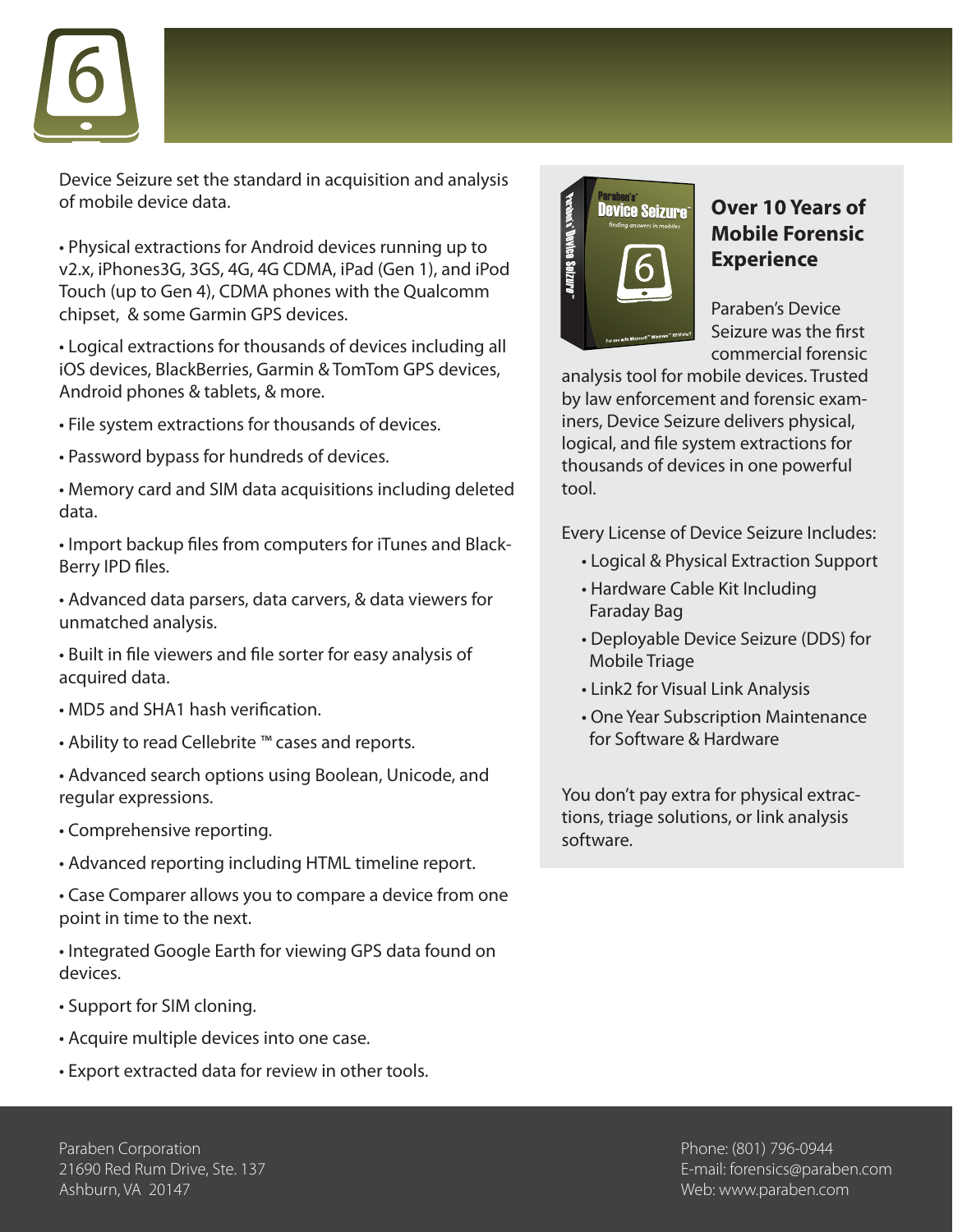

## Supported Devices

Device Seizure's support of a manufacturer goes down into the chip level on how the devices communicate, so logical and physical support are included with most manufactures. Below is a list of manufacturers and supported acquisition types. Please note that not all phones from a specific manufacturer will be supported.

| <b>Plugin Name</b>                          | <b>Supported Manufacturers</b>                                              | <b>Type</b> |
|---------------------------------------------|-----------------------------------------------------------------------------|-------------|
| Alcatel                                     | <b>Alcatel Devices</b>                                                      | Logical     |
| Android Logical                             | All Android OS Phones                                                       | Logical     |
| <b>BlackBerry Physical</b>                  | RIM BlackBerry Devices                                                      | Physical    |
| Garmin Logical                              | <b>Garmin GPS Devices</b>                                                   | Logical     |
| <b>Garmin Physical</b>                      | Garmin eTrex HCX                                                            | Physical    |
| iPhone Logical                              | iPod Touch & iPhones with OS 1.0, 1.1, 1.2, 2.0, 2.1, or Jailbroken iPhones | Logical     |
| iPhone Advanced Logical                     | iPhones / iPads with OS through 3.x & iPod Touch                            | Logical     |
| iPod Physical                               | All iPods except iPod Touch                                                 | Physical    |
| Kyocera CDMA Logical                        | Kyocera CDMA Phones                                                         | Logical     |
| Kyocera CDMA Physical                       | Kyocera CDMA Phones                                                         | Physical    |
| LG GSM Logical                              | LG GSM Phones                                                               | Logical     |
| LG CDMA Logical                             | LG CDMA Phones                                                              | Logical     |
| LG CDMA Physical                            | LG CDMA Phones                                                              | Physical    |
| <b>Memory Card Physical</b>                 | Any Media Card or Phone Storage that Mounts as a Drive                      | Physical    |
| Motorola Logical                            | Motorola Phones                                                             | Logical     |
| Motorola GSM Physical                       | <b>Motorola GSM Phones</b>                                                  | Physical    |
| Motorola iDEN Logical                       | Motorola iDEN Phones                                                        | Logical     |
| Motorola iDEN Physical                      | Motorola iDEN Phones                                                        | Physical    |
| Nokia GSM Logical                           | Nokia GSM Phones not running Symbian                                        | Logical     |
| Nokia GSM Physical                          | Nokia GSM Phones not running Symbian                                        | Physical    |
| Nokia TDMA Logical                          | Nokia TDMA Phones                                                           | Logical     |
| Palm Physical                               | Palm PDAs                                                                   | Physical    |
| Palm Pre Logical                            | Palm Pre Phones                                                             | Logical     |
| Samsung GSM Logical                         | Samsung GSM Phones                                                          | Logical     |
| Samsung CDMA Logical                        | Samsung CDMA Phones                                                         | Logical     |
| Samsung GSM Physical                        | Samsung GSM Phones                                                          | Physical    |
| Samsung CDMA Physical                       | Samsung CDMA Phones                                                         | Physical    |
| Sanyo CDMA Logical                          | Sanyo CDMA Phones                                                           | Logical     |
| Sanyo CDMA Physical                         | Sanyo CDMA Phones                                                           | Physical    |
| Siemens Logical                             | <b>Siemens Phones</b>                                                       | Logical     |
| Siemens Physical                            | <b>Siemens Phones</b>                                                       | Physical    |
| <b>SIM Card Logical</b>                     | <b>GSM SIM Cards</b>                                                        | Logical     |
| Sony Ericsson Logical                       | Sony Ericsson Phones                                                        | Logical     |
| Symbian OS 6.0, 6.1, 7.x - 8.x, 9.x Logical | Symbian Devices running OS 6.0, 6.1, 7.x - 8.x, 9.x                         | Logical     |
| Symbian Physical                            | <b>Symbian Devices</b>                                                      | Physical    |
| Symbian Psion 16/32-bit Logical             | Psion PDAs running Symbian 16/32-bit OS                                     | Logical     |
| TomTom Logical                              | <b>TomTom GPS Devices</b>                                                   | Logical     |
| Windows CE, Mobile, Pocket PC Logical       | Devices running Windows CE, Mobile, Pocket PC through 4.x                   | Logical     |
| Windows Mobile 5.x - 6.x Physical           | Devices running Windows Mobile 5.x - 6.x                                    | Physical    |
| <b>ZTE Logical</b>                          | <b>ZTE Devices</b>                                                          | Logical     |